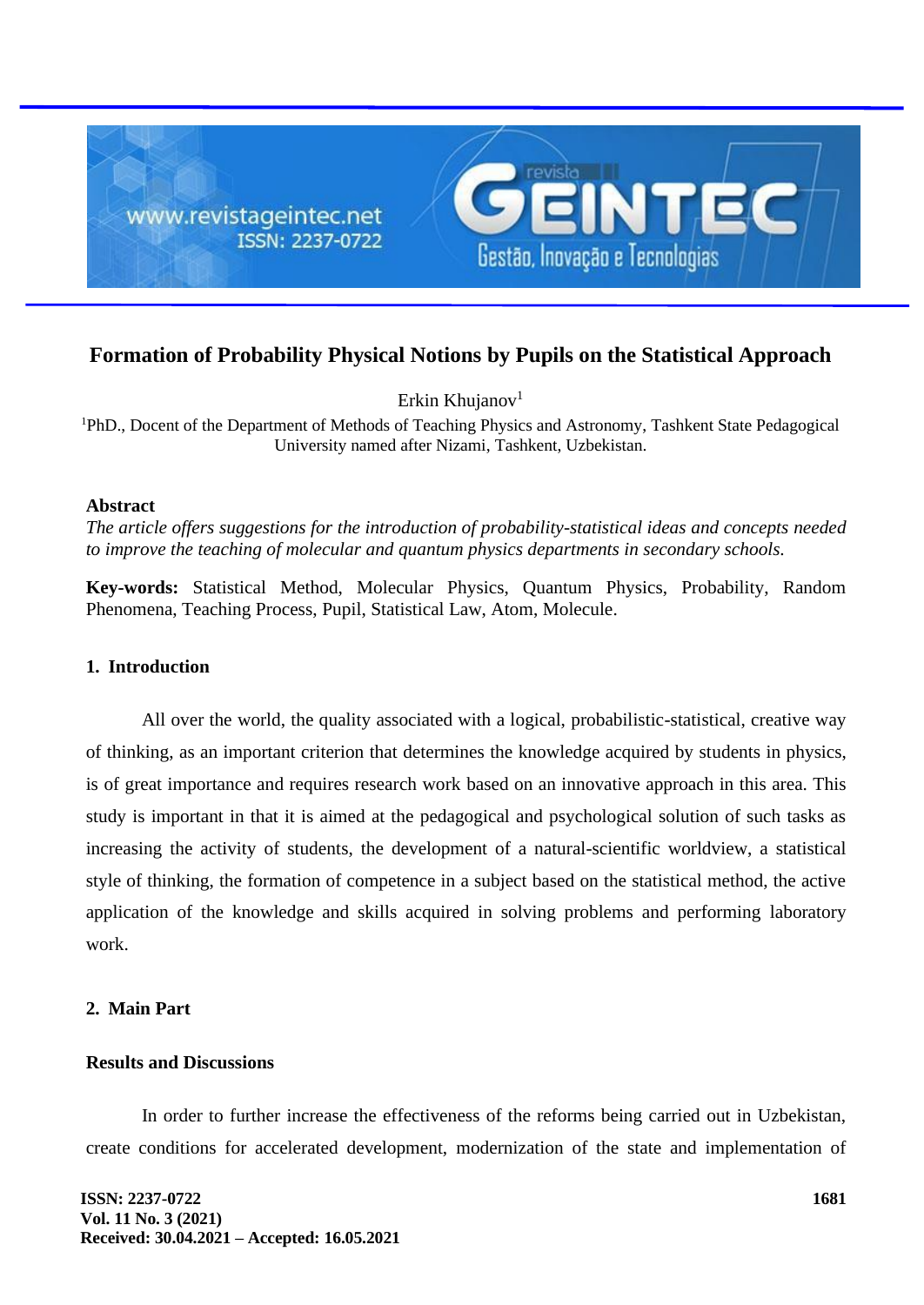priority directions for the development of all spheres of society, including the education system, the Decree of the President of the Republic of Uzbekistan No.UP-4947 of February 7, 2017 on the Action Strategy was signed. In accordance with this decree, a separate paragraph introduced a radical improvement in the quality of general secondary education, including an in-depth study of such important disciplines as physics [1].

| <b>Republic of Uzbekistan</b> |                                                      |                                                                                                                                                                                                                                                                                                                                                                                                    | <b>Russia</b>  |                                                      |                                                                                                                                                                                                                                                                                                                                                                                                                                                                                                                                                                                                                                                                                                                                                                                                                                                                                                                                                                                                            |
|-------------------------------|------------------------------------------------------|----------------------------------------------------------------------------------------------------------------------------------------------------------------------------------------------------------------------------------------------------------------------------------------------------------------------------------------------------------------------------------------------------|----------------|------------------------------------------------------|------------------------------------------------------------------------------------------------------------------------------------------------------------------------------------------------------------------------------------------------------------------------------------------------------------------------------------------------------------------------------------------------------------------------------------------------------------------------------------------------------------------------------------------------------------------------------------------------------------------------------------------------------------------------------------------------------------------------------------------------------------------------------------------------------------------------------------------------------------------------------------------------------------------------------------------------------------------------------------------------------------|
| Class                         | Section                                              | Study topics                                                                                                                                                                                                                                                                                                                                                                                       | Class          | Section                                              | Study topics                                                                                                                                                                                                                                                                                                                                                                                                                                                                                                                                                                                                                                                                                                                                                                                                                                                                                                                                                                                               |
| 6                             | Initial information about the<br>structure of matter | The doctrine of the<br>structure of matter.<br>Molecules and their sizes.<br>Movement and interaction<br>of molecules. Brownian<br>motion. The phenomenon<br>of diffusion in various<br>media. Molecular structure<br>of solids, gases and<br>liquids.                                                                                                                                             | $\overline{7}$ | Initial information about the<br>structure of matter | The structure of matter. Molecules. Movement<br>of molecules. Molecular speed and body<br>temperature. Interaction of molecules. Three<br>states of matter.                                                                                                                                                                                                                                                                                                                                                                                                                                                                                                                                                                                                                                                                                                                                                                                                                                                |
| 6                             | Initial information about thermal phenomena.         | Heat sources. Heat<br>receivers. Expansion of<br>bodies when heated. Heat<br>transfer in solids and<br>liquids. Thermal<br>conductivity. Convection.<br>Radiation. The use of heat<br>transfer in everyday life<br>and technology.<br>Temperature.<br>Thermometers. Body<br>temperature measurement.<br>Laboratory work:<br>Measuring the temperature<br>of air and liquid using a<br>thermometer. | 8              | Thermal phenomena                                    | Thermal motion. Temperature. Internal energy.<br>Ways to change the internal energy of the body.<br>Thermal conductivity. Convection. Radiation.<br>Features of various types of heat transfer.<br>Examples of heat transfer in nature and<br>technology. Quantity of heat. Units of the<br>amount of heat. Specific heat. Calculation of<br>the amount of heat required to heat a body or<br>emitted by it during cooling. Fuel energy.<br>Specific heat of combustion. The law of<br>conservation and transformation of energy in<br>mechanical and thermal processes. Aggregate<br>states of matter. Melting and solidification of<br>crystalline bodies. Melting and curing schedule.<br>Specific heat of fusion. Evaporation. Energy<br>absorption during liquid evaporation and its<br>release during vapor condensation. Air<br>humidity. Methods for determining air<br>humidity. Work of steam and gas during<br>expansion. Internal combustion engine. Steam<br>turbine. Heat engine efficiency. |

Table 1 - Comparison of the Educational Material of the Sections "Initial Information about the Structure of Matter" and "Thermal Phenomena" of the School Physics Course in Uzbekistan and the Russian Federation

In general education schools of the Russian Federation, 374 hours are allocated for the study of physical and astronomical subjects in grades 7-11 [7, 8]. Table 1 is compiled comparison of the

٦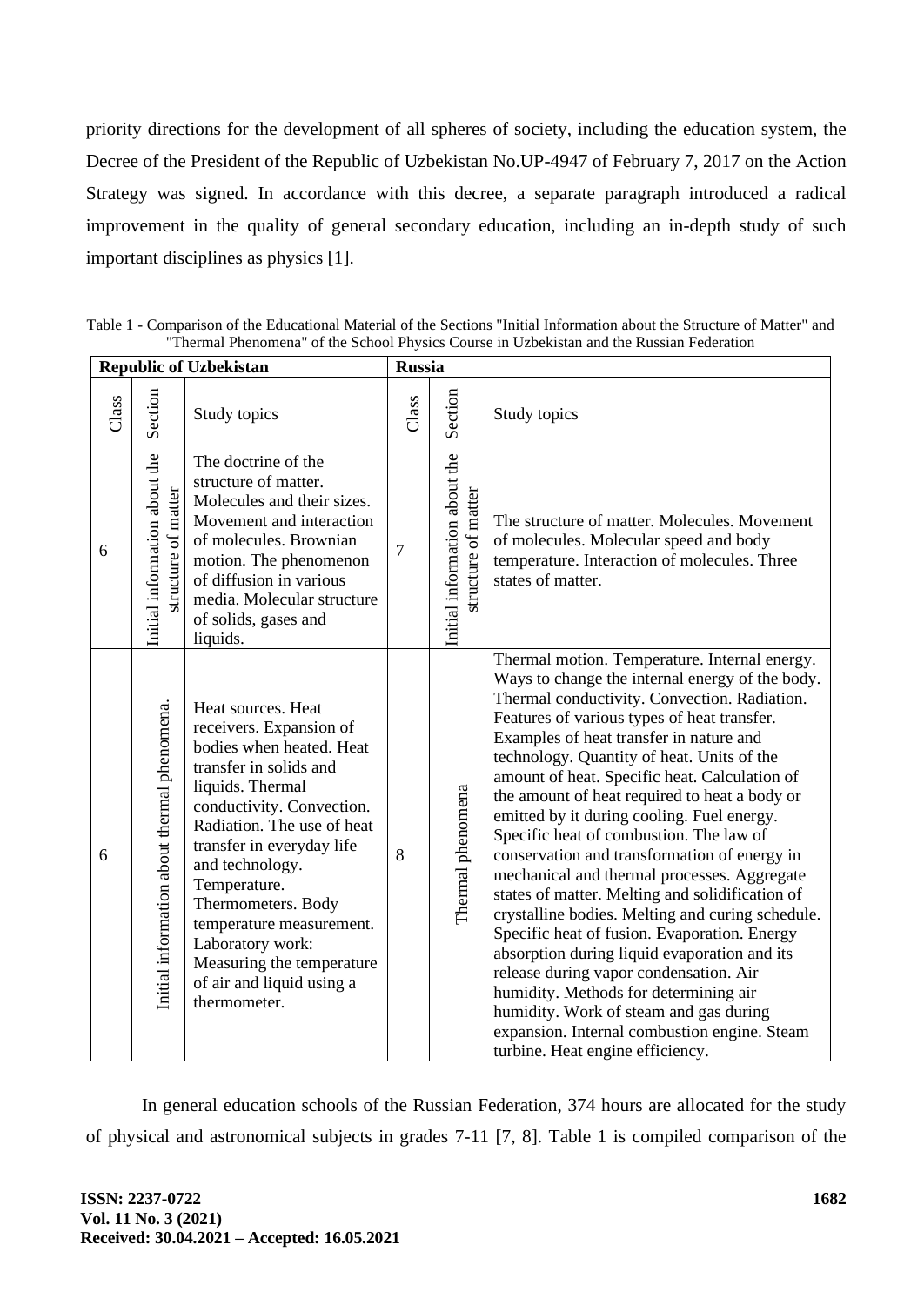materials of the above classes in the physics of the Russian Federation and Uzbekistan when studying the structure of matter and thermal phenomena.

In the countries of the Commonwealth, the problem of improving the teaching of physics was dealt with by G. Golin [1], G. Myakishev [6], A. Kikoin, I. Kikoin, S. Shamash, E. Evenchik [13], L. Tarasov [9], V.Orekhov, A. Usova, E.Mambetakunov and others [5], which describe the foundations of molecular physics and thermodynamics based on statistical ideas in textbooks and guides based on our own experience.

As you can see from these tables  $\mathcal{N}_2$  1, there are some inconsistencies in the study of certain topics. For example, the study of the speed of movement of molecules in the schools of Uzbekistan and Russia is studied only at a qualitative level. In our opinion, this is a significant drawback. To eliminate this deficiency, it is advisable to study this issue in full, for this there are all grounds and experimental facts, a specific example is diffusion in various media.

When studying the topic of thermal phenomena, it is advisable to use a statistical method that corresponds to the nature of the indicated phenomenon.

The table shows that in educational institutions of Uzbekistan and Russia, it is planned to have the same hours as the basic data structure. Topics of general lessons hours do not differ from each other [7,14]. However, these programs have no suggestions or recommendations for using the statistical method.

In this regard, in educational institutions, a number of works are being carried out to improve the study of teaching materials for teaching physics based on the following ideas:

- Transferring knowledge to students in the process of teaching physics to the proper degree, the formation of their skills and abilities that serve to obtain full-fledged knowledge;
- Forming the scientific outlook of students on the basis of teaching physics;
- Increasing students' interest in studying physics;
- Organization of a modern educational process, providing them with the opportunity for a lasting and perfect assimilation of educational material;
- Development of students' abilities for free, independent thinking;
- The formation of skills and abilities for students to apply the knowledge they have acquired in practice;
- Preparation of the foundation for the conscious professional orientation of students [10].

In the elementary grades, students acquire knowledge about certain physical phenomena (snow, rain, heating of the Earth by the Sun, freezing of water, etc., physical concepts (distance, area, volume, speed, time, etc.). Therefore, it is advisable to start with them explain the physics course of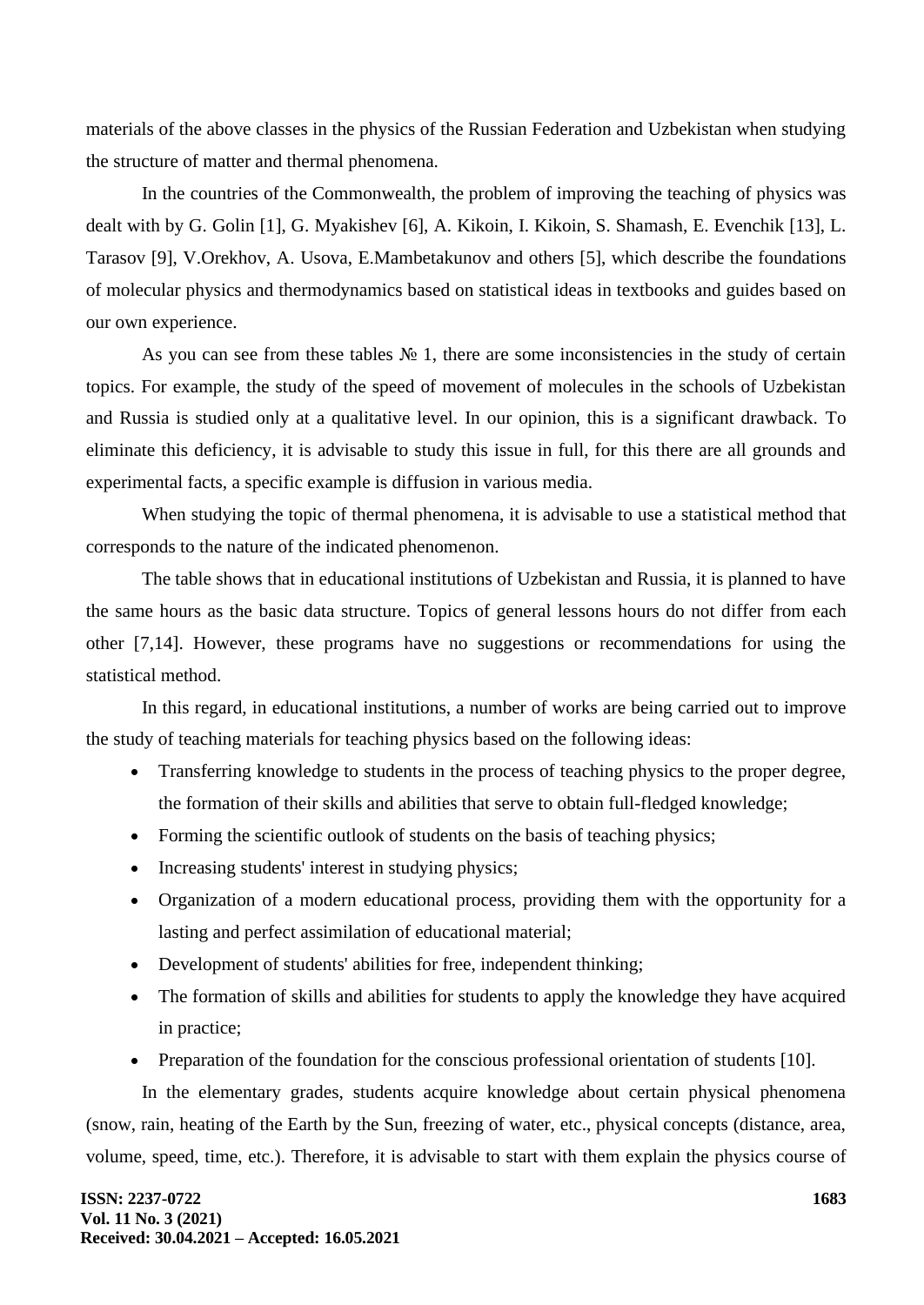the sixth grade by explaining the familiar phenomena with the use of elements of physical theory, which will further develop the students' ability to think and form in them scientific views in relation to nature [4].

The task of the teacher is to form in the minds of students a scientific and logical view of the concepts and patterns in each studied subject, correct from a scientific and logical point of view. Starting with the study of physics in the sixth grade as an academic discipline, the main task of the teacher is to explain in an abstract and logical sense the existing physical concepts in the minds of students, from simple to complex.

In the formation of physical knowledge, the following sources will be an assistant to the teacher:

- Life observations and experience of students;
- Knowledge learned in the assimilation of other disciplines;
- Teaching materials, textbooks, teaching aids and demonstrative experiments.

Under teaching materials in physics, a teacher should not understand only a discipline that studies physical quantities, their units and performs mathematical calculations. Physics is a discipline that studies natural phenomena, the mechanisms of their origin, the movement of bodies, the properties of substances and physical fields. An important task of teaching physics is considered, along with the transfer of physical knowledge to students, the expansion of their natural-scientific thinking.

Therefore, starting with the study of thermal phenomena in the sixth grade, it will be advisable to correctly explain to them the concept of the statistical method.

So, when transferring primary knowledge about the structure of matter, it should be emphasized that substances consist of microscopic particles - atoms, their movement is random. For example, the movement of snowflakes, flocks of insects can be compared to the movement of molecules and atoms. When modeling, it is possible to achieve the formation in the minds of students of a clear, full-fledged idea of the movement of atoms and molecules. The textbooks describe in detail the Brownian motion and the phenomenon of diffusion. However, if the students do not explain the laws of motion of atoms and molecules on the basis of the statistical method, incomplete and unconscious knowledge will be formed in their minds.

In order to eliminate these shortcomings, we consider it necessary to include in the educational process in the sixth grade the following concepts that have a statistical classification: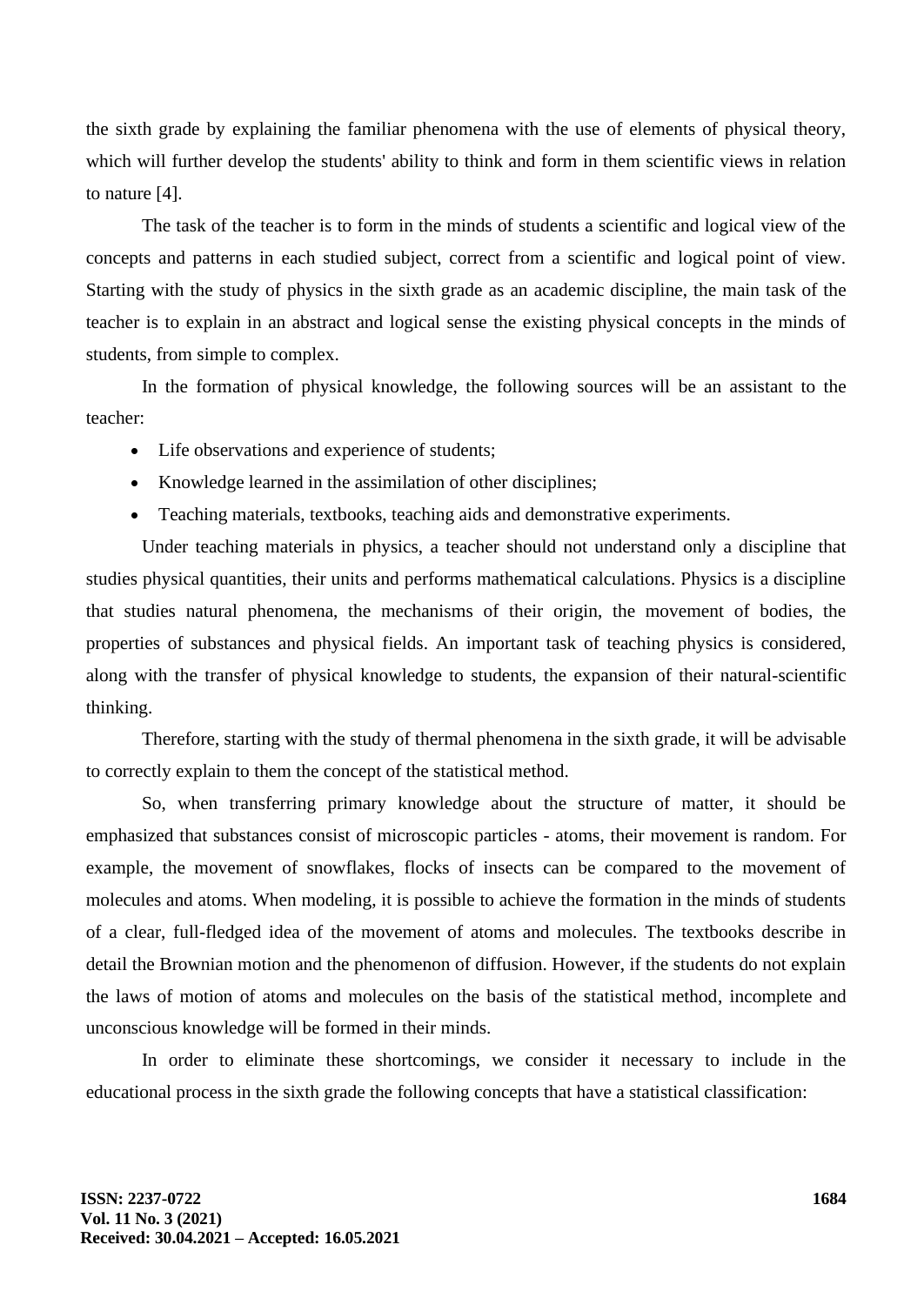| $N_2$ | <b>Statistical</b><br>concept             | <b>Definition</b>                                                                                                                                                                                                                                                                                         |
|-------|-------------------------------------------|-----------------------------------------------------------------------------------------------------------------------------------------------------------------------------------------------------------------------------------------------------------------------------------------------------------|
| 1.    | The concept of<br>probability             | Expression, to a certain degree of accuracy, the occurrence of an<br>event or phenomenon                                                                                                                                                                                                                  |
| 2.    | Random event                              | Events or phenomena that may or may not occur                                                                                                                                                                                                                                                             |
| 3.    | Inevitable event                          | An event or phenomenon, the occurrence of which is inevitable.                                                                                                                                                                                                                                            |
| 4.    | Mean                                      | The value obtained by repeatedly measuring the value of a certain<br>physical quantity, adding these quantities and dividing the<br>resulting sum by the number of measurements, that is:<br>$n_{cp} = \frac{n_1 + n_2 + \dots + n_m}{n}$                                                                 |
| 5.    | A mess                                    | The state of the arrangement of particles or bodies without their<br>subordination to any physical laws.                                                                                                                                                                                                  |
| 6.    | Classical<br>definition of<br>probability | If the occurring massive random events are equiprobable, that is,<br>their probability is evenly distributed, then the probability of its<br>occurrence is $P = \frac{n}{N}$ .<br>In this expression, $n -$ is the number of events of interest to us,<br>and $N$ -is the total number of tests performed |

Table 2 - Some Concepts of Statistics Necessary for Studying the Structure of the Atom

In high school, according to the program, students go through the following sections of physics, studied on the basis of the statistical method:

- Molecular physics and fundamentals of thermodynamics;
- Fundamentals of atomic and nuclear physics;
- Elements of quantum physics.

The basic ideas, principles, methods and results of molecular physics are of fundamental importance not only in physical science, but also of great scientific and methodological importance. Their main source is the real existence of molecules, their motion and interaction, the objectivity of the probabilistic and statistical laws concerning thermal motion, the difference between the thermal and mechanical motion of matter, and other concepts. When studying the psychological characteristics of students and the level of their knowledge in physics on the basis of probabilistic and statistical concepts of thermal phenomena, we come to the conclusion that it is necessary to be based on model experiments, to determine and limit their number. An analysis of textbooks, curricula and teaching aids in physics shows the availability of many materials on the use of probabilistic and statistical ideas and methods in the process of studying them. At the initial stages of a physics course, it is advisable to acquaint students with dynamic and statistical laws and their content.

According to R. Feynman, if as a result of some world catastrophe all the accumulated scientific knowledge would be destroyed and only one phrase would pass to future generations of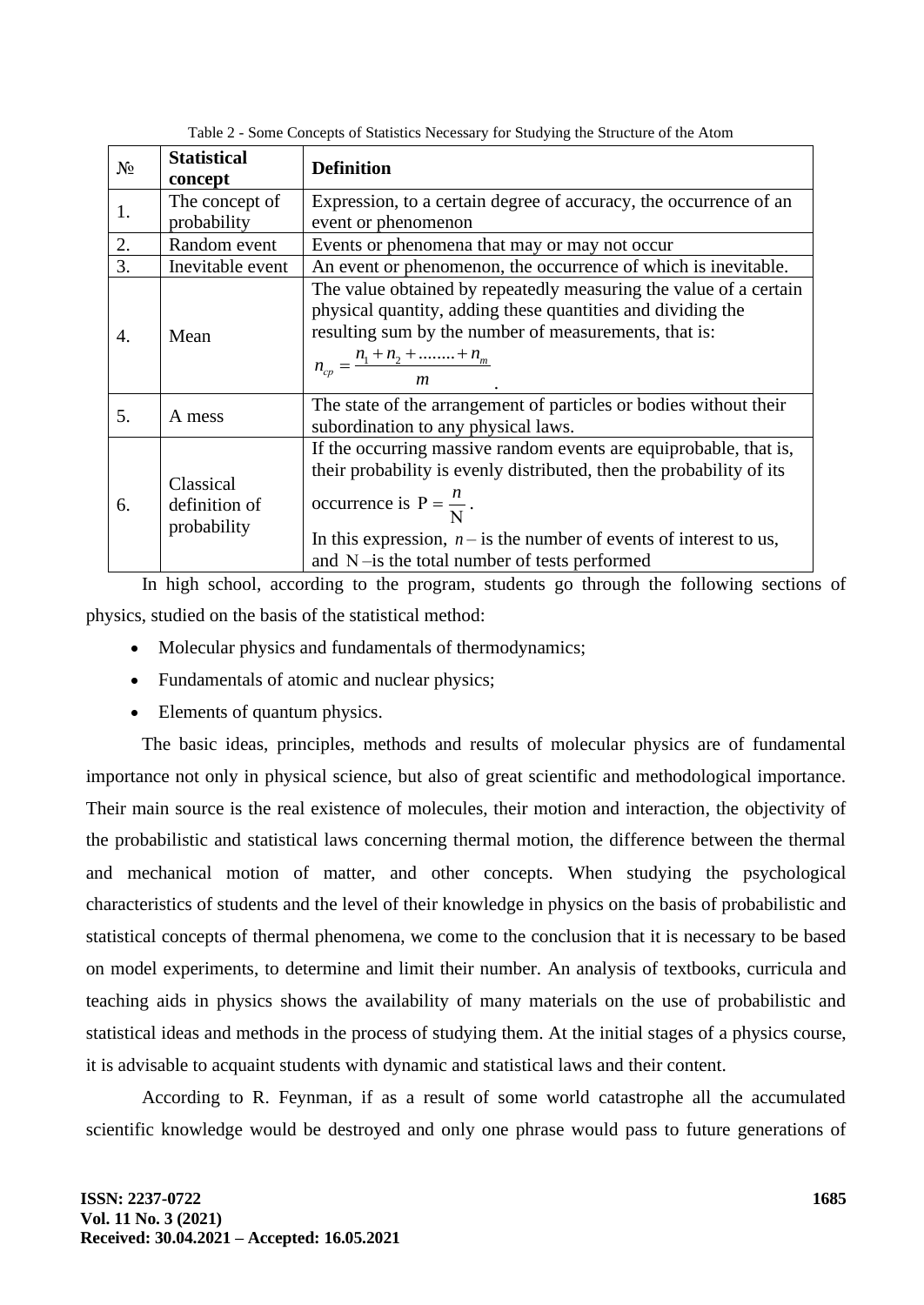living beings, then which statement, composed of the least number of words, would bring the most information? *I believe that this is an atomic hypothesis (you can call it not a hypothesis, but a fact, but this does not change anything): all bodies consist of atoms - small bodies that are in continuous motion, attract at a short distance, but repel if one of them is tighter to press against the other. In this one phrase, as you will see, contains an incredible amount of information about the world, you just have to apply a little imagination and a little consideration to it* [12].

In the section of atomic physics, such very important issues as the discreteness of energy levels, absorption and emission of light by atoms, spectra and spectral analysis, and the principles of laser operation are studied. The discreteness of the energy levels in atoms is the basis for all other materials. The Rutherford-Bohr atomic model is the unification of Rutherford's atomic nucleus model with Bohr's quantum postulates. From the point of view of classical physics, such a combination is unnatural, since according to the laws of classical mechanics and electrodynamics, an electron located in the Coulomb field of an atomic nucleus can move along any trajectories and orbits, gaining and losing energy. Classical mechanics considers velocity (i.e. kinetic energy) and coordinate (i.e. potential energy) as continuously changing quantities. According to Bohr's postulates based on electron orbits, in the field of an atomic nucleus, an electron can move only along selected orbits and its energy discretely changes as a result of a transition from one orbit to another.

The mechanism of absorption and emission of light in atoms is explained as follows: after absorption of light, the atom passes into an energetically higher state, and after emission of light, into an energetically lower state.

In this case, the relationship between the frequency of the emitted and absorbed light and the energy of the atom is expressed by the formula

$$
h\nu = E_n - E_m.
$$

Such important questions as the probability of emission and absorption of light by atoms, the reasons leading to the emission of light, do not pass in the school physics course. The main reason for this is the undeveloped method of study and presentation.

In the methodological literature, energetic transitions during absorption and emission of light by atoms are considered in different ways: either on the basis of orbits (Rutherford-Bohr model) or on the basis of energy levels (quantum mechanics). In modern physics, they are presented on the basis of the energy levels of atoms. Firstly, this interpretation is general, and secondly, in reality, electronic orbits do not exist, the students know about this from the chemistry course. Therefore, we propose to use the concept of energy levels when explaining the interaction of light with atoms [3].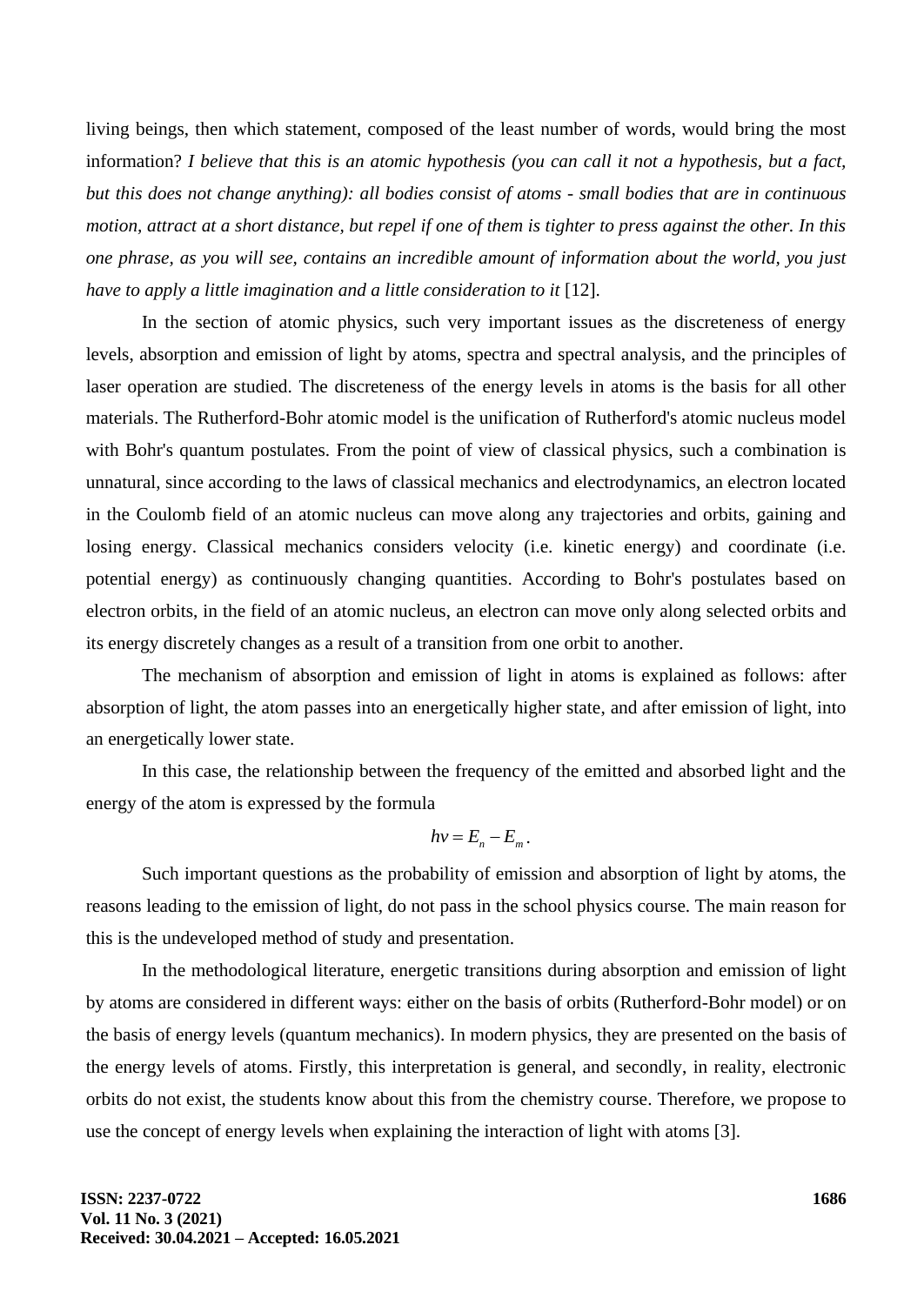An explanation of the wave nature of micro-objects, the uncertainty and stability of atoms arising on this basis, relying on probabilistic laws, serves to form students' modern ideas about the atom. Taking into account the above disadvantages, it is advisable to introduce the following statistical concepts into the educational process.

| $N_{\!\underline{0}}$ | <b>Statistical concept</b>             | <b>Definition</b>                                                                                          |  |  |
|-----------------------|----------------------------------------|------------------------------------------------------------------------------------------------------------|--|--|
|                       |                                        | The statistical method is used to check and study common phenomena,                                        |  |  |
| 1.                    | Statistical method                     | that is, a large set of simple, individual, similar to each other and (at least                            |  |  |
|                       |                                        | to a certain extent) independent from each other.                                                          |  |  |
| 2.                    | Statistical regularity                 | The pattern that systems that consist of many particles obey.                                              |  |  |
|                       |                                        | A statistical definition of the probability of the occurrence of events that                               |  |  |
|                       | Statistical                            | do not have equal probability is given, that is,                                                           |  |  |
| 3.                    | determination of<br>probability        | $P = \lim_{N \to \infty} \left( \frac{n_i}{N} \right)$                                                     |  |  |
|                       |                                        | The probability is equal to the ratio $P = \frac{\Delta V}{V}$ , this expression reflects the              |  |  |
| $\overline{4}$ .      | Geometric definition<br>of probability | geometric definition of probability. If the condition is met $\Delta V = V$ , the                          |  |  |
|                       |                                        | probability value is equal to one, this is $P = \frac{\Delta V}{\Delta V} = 1$ , because a particle at     |  |  |
|                       |                                        | an arbitrary moment of time will necessarily meet in some place of the                                     |  |  |
|                       |                                        | volume V, hence, due to the inevitability of the occurrence of an event, its                               |  |  |
|                       |                                        | probability is equal to $P = 1$ , that is, the probability turns into reality.                             |  |  |
| 5.                    | Microstate                             | A state characterized by the location of all molecules forming a system at<br>an arbitrary moment in time. |  |  |
|                       |                                        | Macro state is a state of a body that corresponds to an equilibrium state                                  |  |  |
| 6.                    | Macrostate                             | and is characterized by thermodynamic parameters. Molecules move                                           |  |  |
|                       |                                        | chaotically, in this case there are many microstates corresponding to one                                  |  |  |
|                       |                                        | macrostate.                                                                                                |  |  |
| 7.                    | The concept of chaos                   | Thermal (disordered) movement in gases is a change in the direction of                                     |  |  |
|                       | (disorder)                             | movement of a molecule from one collision to another.                                                      |  |  |
|                       |                                        | A statistical system is understood as a system consisting of randomly                                      |  |  |
| 8.                    | Statistical system                     | moving particles and being in an equilibrium state (constant pressure,                                     |  |  |
|                       |                                        | temperature, volume).                                                                                      |  |  |
| 9.                    | Thermodynamic                          | Time invariability of parameters $(P, V, T)$ expressing the state of the                                   |  |  |
|                       | equilibrium                            | system.                                                                                                    |  |  |

Table 3 - Some Statistical Concepts Needed to Explain the Atomic Hypothesis

## **3. Conclusion**

If the statistical method is used in teaching molecular and quantum physics in secondary schools, students will clearly represent the application of the above probabilistic and statistical ideas and concepts, therefore they will acquire full knowledge of these sections.